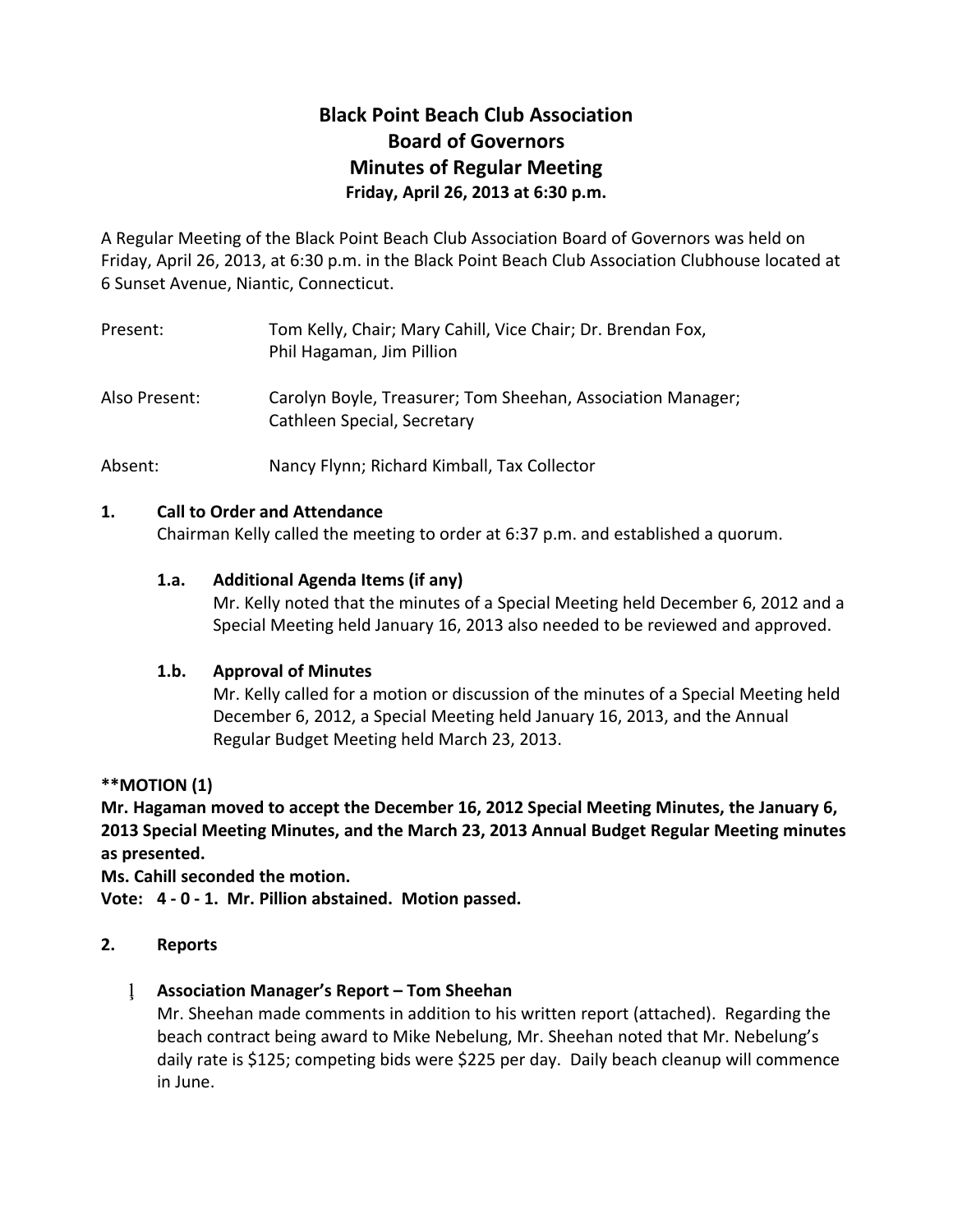To open the beach it will cost \$4,500, excluding the cost of replacement sand. Mr. Sheehan has been negotiating with area beaches. We will purchase sand from Crescent Beach for \$10 per cubic yard for 200+ cubic yards. Commercial prices were \$22 per cubic yard.

Work is in progress on the Sea View walkway and boat ramp gangplank post and chain replacement. The boat ramp itself needs more extensive repair, but we need to work with the tides to accomplish that.

Money had previously been approved for repaving on Whitecap and Osprey. Osprey will be on hold while the heavy equipment is being used to replace the sand.

New speed limit signs and 'no parking on road' signs have been installed at our gateways. A new crosswalk will be added at Indianola and East Shore. Paul Formica was helpful in getting that done.

Mr. Sheehan expressed his gratitude for the group of volunteers who completed updates to the Clubhouse kitchen. This project was funded by money from the Men's Club and the sale of surplus Association equipment. Mr. Sheehan requested that the remaining balance of \$800 be used to paint the main hall of the Clubhouse. Volunteers could be enlisted to do the painting. Volunteers will also be asked to paint the jersey barriers, the shed donated by Mr. Cosgrove, and the railings on Main Beach.

Mr. Sheehan reported that Garrett Hickey will be returning as the Recreation Director, Bob Gilson will be returning as our Maintenance Contractor, and Suzanne Smith will return as the Editor of The Black Pointer. The beach patrol staff this year will be Anthony Mastria, TJ Koss and Danny Lemieux. They will attend the annual meeting in May to be introduced to the Association.

Mr. Sheehan received a letter from David Kenney, who lives on Nehantic Drive. He would like permission to put a flower cart on either his property or the Black Point Realty property. It would be removed daily. Jim at Black Point Realty has no problem with Mr. Kenney putting the cart on the property if the Board approves it.

Mr. Sheehan has attempted to contact Mr. Sponzo of 56 East Shore Drive regarding the damaged fence on his property. The state requires that pools be surrounded by fencing. Mr. Sheehan left a message with Mr. Sponzo's assistant informing Mr. Sponzo, who was unavailable, that he is in violation of state regulations. Mr. Sheehan will monitor this.

Mr. Sheehan noticed piles of dirt on the beach in front of John Bourget's property at 1 Osprey Road. Mr. Bourget and his neighbor thought they were doing the Association a favor by pushing what they thought was sand off of their property and onto the beach. Upon inspection, however, Mr. Sheehan and Mr. Nebelung determined that it is dirt, not sand, and Mr. Bourget and his neighbor should not have pushed it onto the beach without asking permission first. Mr. Sheehan will monitor this situation as well.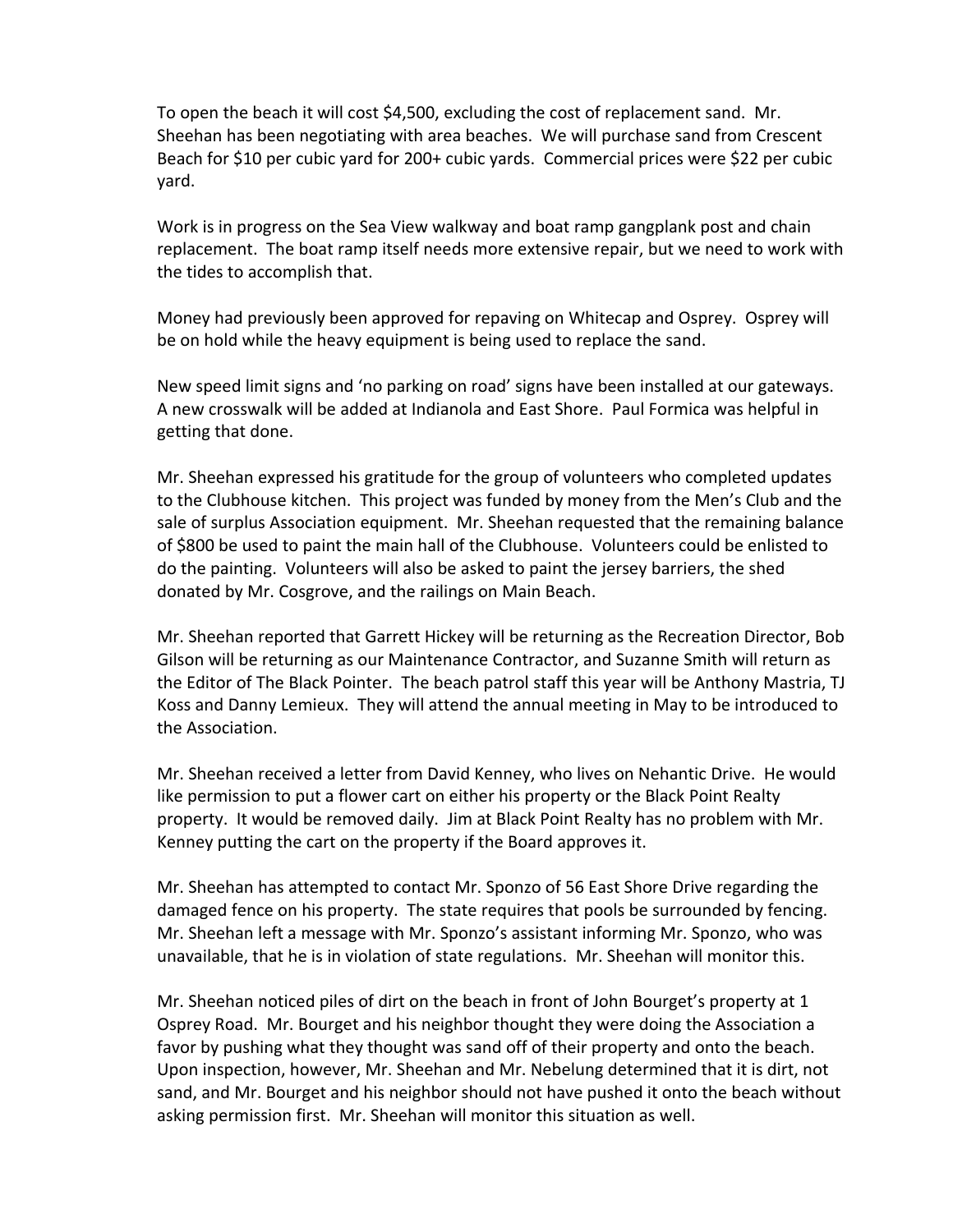Mr. Sheehan noted that he is working with the Town to reduce the cost of security.

#### **Treasurer's Report – Carolyn Boyle**

Ms. Boyle reviewed the current financial report. Some line items are over budget and some are under. Waterfront Maintenance is over budget but adjustments will be made in Capital Expenditures – Current Year, Contingency Fund, and Long-Term Capital Improvements to cover those costs. The Total Expenses line shows a remaining balance of \$67,943 in the budget. However, our cash on hand total is \$52,789.

#### **Tax Collector's Report – Rich Kimball**

No report. Mr. Kimball was not present.

#### **Chair's Report – Tom Kelly**

Mr. Kelly reported that he has attended several meetings in New Britain regarding the Millstone dry cask storage matter. It looks like the matter will be approved in Millstone's favor. Black Point has intervenor status, but there has not been much support from other beaches, and it would be very expensive for us to hire a lawyer to fight it.

#### **Ex Officio to Zoning – Mary Cahill**

Ms. Cahill deferred to Mr. Ned Cosgrove, Interim ZEO, who was in attendance. Mr. Cosgrove reported that they received six applications for the Zoning Enforcement Officer position. Three will be contacted for interviews. No applicants were from Black Point. Mr. Cosgrove raised the issue of an increase in salary for this position. Thirteen applications for zoning permits have been received, primarily for permanent gas-fired generators.

#### **3. New Business**

None

## **4. Budget Discussions and approval of mil rate**

Mr. Kelly referred to the proposed budgets for a 1.5 mil rate and 1.65 mil rate that were submitted and discussed at the March 23<sup>rd</sup> budget meeting. Ms. Cahill stated that she prefers the 1.5 proposal. She recommended changing the beach patrol line item to \$6,000 and adding \$3,000 to long-term capital improvements. Mr. Kelly supported the proposal of a mil rate of 1.65 due to expected expenses. Mr. Sheehan and Ms. Boyle supported the 1.65 rate because more repairs are needed and we need to build a fund surplus. Mr. Pillion noted that if we build a large enough fund surplus, we can reduce the rate next year. On a property assessed at \$200,000 the tax at 1.26 is \$252; at 1.5 it is \$300; and at 1.65 it is \$330. It amounts to an additional \$39 per \$100,000 from 1.26 to 1.65.

#### **\*\*MOTION (2)**

**Mr. Hagaman made a motion to accept the budget at the 1.65 mil rate for 2013-14. Dr. Fox seconded the motion.**

**Vote: 3 - 1 - 1. Dr. Fox abstained. Motion passed.**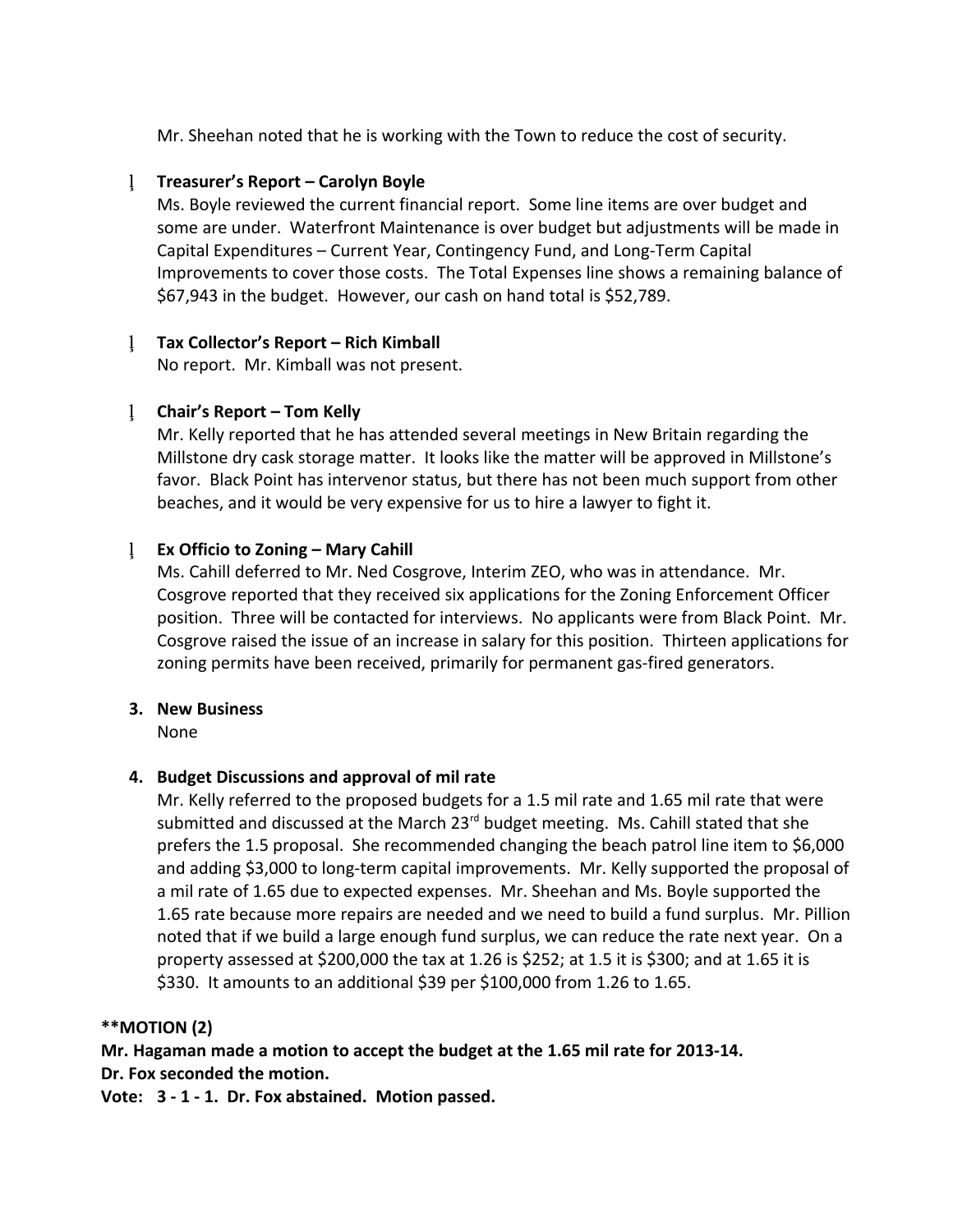#### **5. Communications**

Mr. Kelly stated that the Secretary keeps a correspondence log if anyone would like to view it.

**6. Committee Reports**

None

### **7. Public Comment**

Ned Cosgrove, Interim ZEO, 14 Blue Heron Road, stated that he is going forward with offering a salary of \$7,000 for the Zoning Enforcement Officer position, but he requests that the Board raise the salary to \$9,000. The Zoning Commission is scheduled to meet on May 17, and they will discuss the ZEO position in Executive Session. Interviews will be held prior to that meeting, and a decision will be made that night.

Barbara Johnston, 35 Sea Crest Avenue, asked if there is a job description for the ZEO position. She disagrees with offering a salary increase to a new ZEO. She also inquired as to who collects the money and why outstanding balances are not collected. Also, she was displeased to read in a newspaper article that the BOG Chair said Millstone has had a negative effect on property values. She disagrees with adding \$1,000 to the budget for the website.

Debbie Sinning, 16 Sea View Avenue, was concerned about the enforcement of a beach rule that forbids people from climbing on the rocks. That rule has not been posted anywhere. She noted that at the Informational Meeting in September, 2012 someone had requested that smoking be banned on the beach. She wondered if there could be a rule banning smoking on the beach from 8am – 6pm. She also asked Mr. Sheehan to notify the Association if the boat ramp will be open for use on Memorial Day weekend.

Mr. Sheehan stated that the boat ramp is currently closed because it is too hazardous to use. He recommended using the Grand Street boat ramp behind Dad's Restaurant. He will post a notice when the boat ramp is re-opened. The "rock rule" is in place because rocks shift. This year they will be even more treacherous due to the storms. He will make sure that rule is posted. A no smoking rule would be hard to enforce. It would be up to the Board to set the rule.

Barbara Johnston, 35 Sea Crest Avenue, agrees with Mr. Sheehan about the quality of the Grand Street boat ramp. She asked what a "rock rule" is.

Mr. Sheehan stated that he instructed the beach patrol to keep people off the rocks for their own safety. The rocks are not cemented together. They are constantly moving and can be hazardous.

Will Fountain, 31 Whitecap Road, is concerned about planning for the cost of replacing aging HVAC equipment. If one unit needs to be replaced, all units have to be replaced, and it will be very expensive.